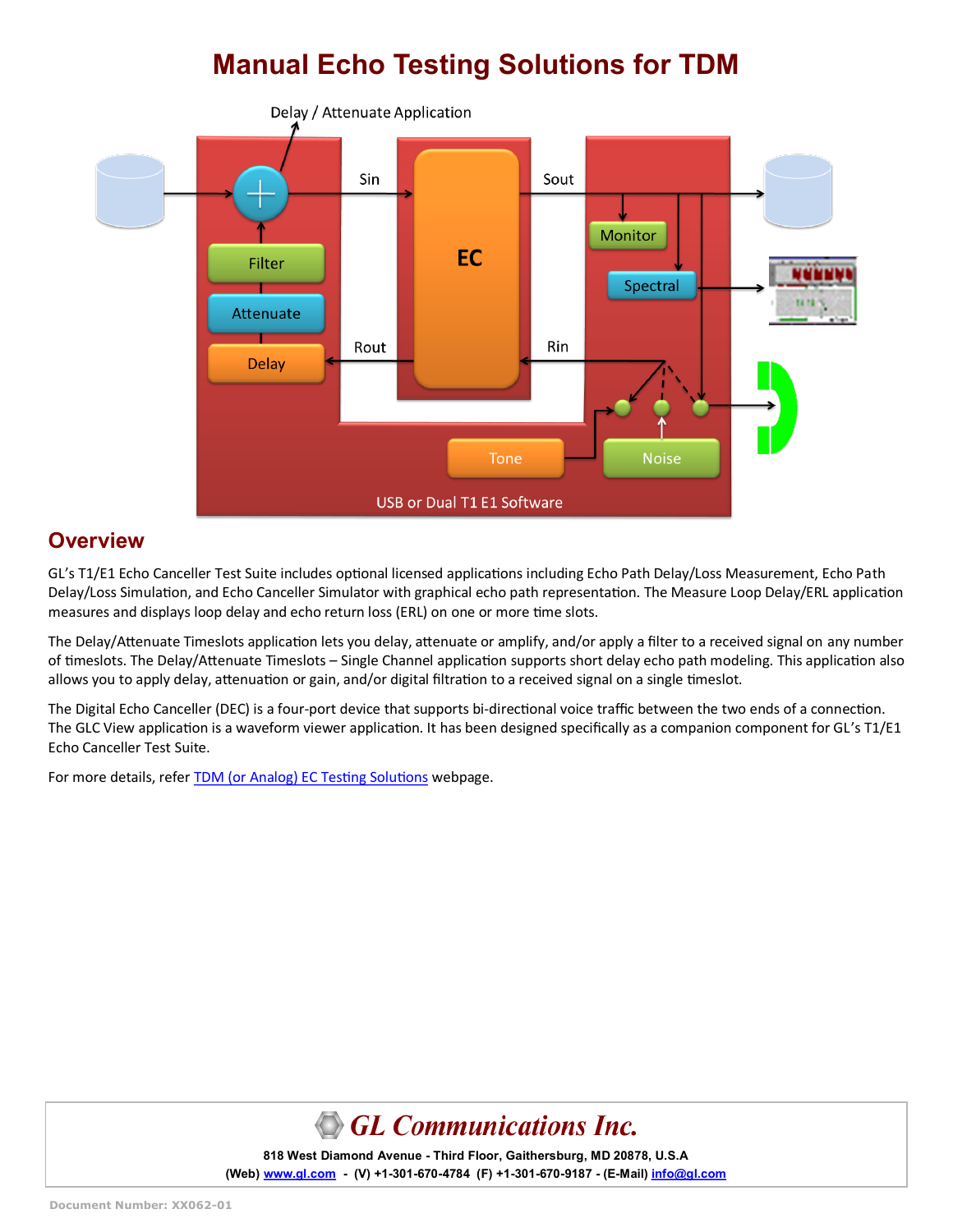### **Main Features**

#### **Measure Loop Delay / ERL module:**

- Multiple timeslots and multiple measurement strategies supported
- User-specified minimum and maximum delays expected in the echo path
- Inputs from T1/E1 timeslots, Gaussian noise generator, and A-Law/µ-Law files

#### **Delay / Attenuate Timeslots module:**

- Single and Multi-channel versions available
- Single-channel module supports very short delays. Multiple instances may be run simultaneously
- Noise and double-talk may be injected from noise generator of signal files
- G.168 Echo Path models provided

#### **Digital Echo Canceller Simulator:**

- Supports real-time and offline processing
- Interfaces directly with A-Law or µ-Law encoded signals
- 16, 32, 64 or 128 ms tail length; programmable tail offset
- Comfort noise generator with adaptation to background noise level
- Continuous reporting of echo path delay, ERL, and dispersion

#### **GLC View Waveform Viewer:**

- Synchronized viewing of waveform and power graph
- Programmable power window
- Zoom-in and zoom-out capability

### **Measure Loop Delay / ERL**

The Measure Loop Delay/ERL module measures and displays loop delay and Echo Return Loss (ERL) on one or more time slots. Both intrusive and non-intrusive operations are supported. Non-intrusive operation requires two GL receive ports, one of which monitors the original signal while the other monitors the returned signal. Non-intrusive operation requires one GL send port where a test signal is injected, and one GL receive port, where the returned signal is monitored.

| Delay/ERL                                                                                                                                                                                                                                                                                                                                                                                  | $ \Box$ $\times$                                                                                                                                                                                                                                                                         |  |  |  |
|--------------------------------------------------------------------------------------------------------------------------------------------------------------------------------------------------------------------------------------------------------------------------------------------------------------------------------------------------------------------------------------------|------------------------------------------------------------------------------------------------------------------------------------------------------------------------------------------------------------------------------------------------------------------------------------------|--|--|--|
| Original Data   Card #1                                                                                                                                                                                                                                                                                                                                                                    | Return Data   Card #1                                                                                                                                                                                                                                                                    |  |  |  |
| Delay ERL<br>Delay ERL<br> 8 <br><br>П<br>9<br><br><br><br><br>$\overline{2}$<br>173-15.4<br>40<br><br>$\overline{3}$<br>173-15.4<br><br>$\overline{4}$<br>173-15.4<br>173-15.4<br>5<br>173-15.4<br>13<br><br><br>173-15.4<br>14<br>6<br><br><br>173-15.4<br>15<br>Select All Timeslots   Deselect All Timeslots  <br>Parameters<br>Delay: Minimum<br> 0 <br>ms<br>Minimum 6<br>ERL:<br>dB | Delay ERL<br>Delay ERL<br>16<br>24<br>173-15.4<br>173-15.4<br>25<br>173-15.4<br>173-15.4<br>173-15.4<br>173-15.4<br>173-15.4<br>173-15.4<br>28<br>173-15.4<br>29<br>121<br><br>30<br>22<br><br><br>31<br>23<br><br><br><br>Refresh (Sec)   1<br>200<br>Maximum<br>ms<br>Maximum 60<br>dВ |  |  |  |
| Original Data Source<br>$\bigcirc$ E1 Input $\bigcirc$ Only when Off Hook<br>dBm Signaling Don't Care<br>C Gaussian Noise -10<br>$\odot$ File<br>A-Law Samples\2x2lcq1a.pcm<br><br>Stop<br>                                                                                                                                                                                                |                                                                                                                                                                                                                                                                                          |  |  |  |

**Figure: Measure Loop Delay/ERL**

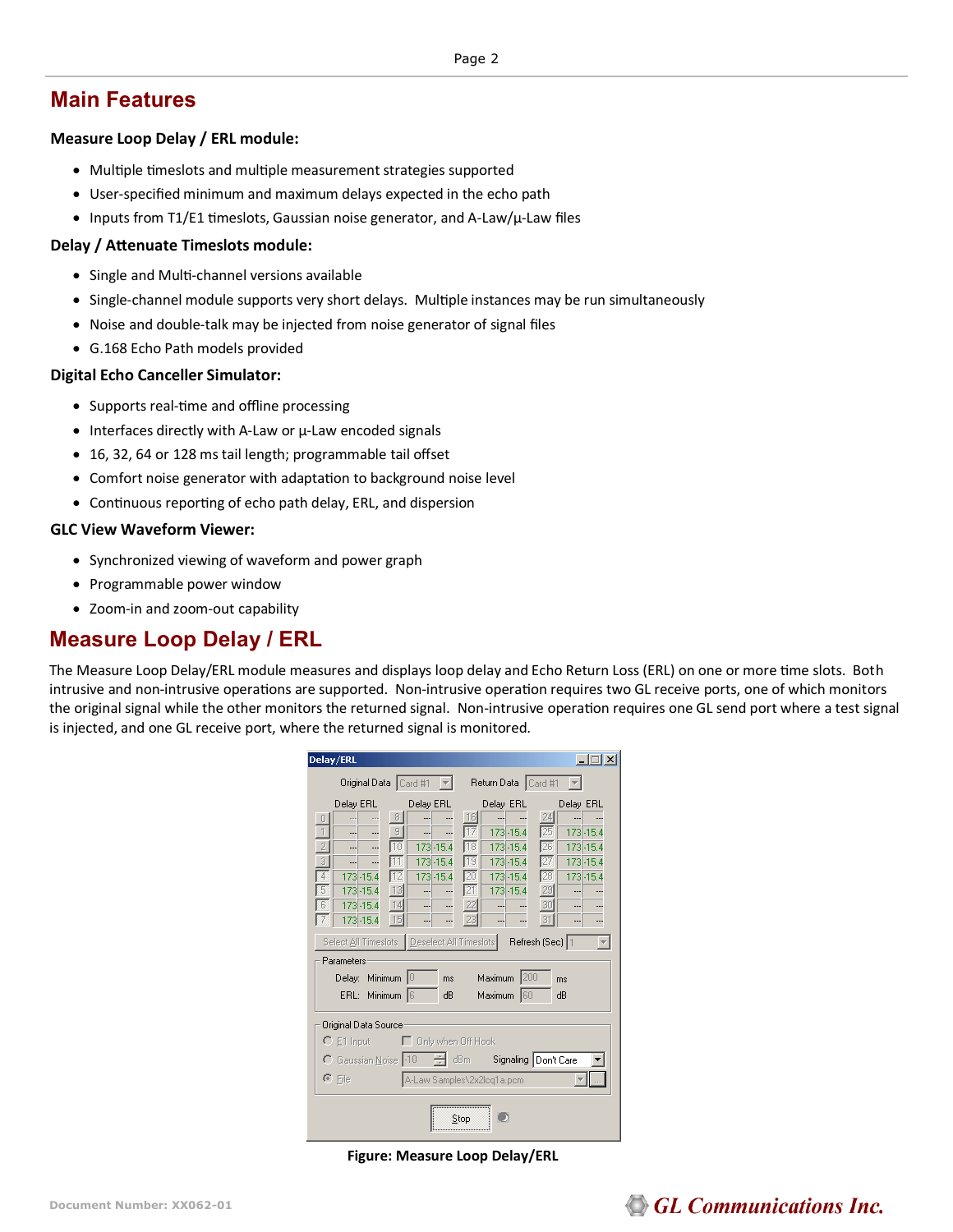### **Delay Attenuate Timeslots (Optional Software - XX062)**

This is an "input-process-output" application, where a block of data retrieved from the Rx data source and is processed by delaying, attenuating, and/or filtering. They are then retransmitted on the Tx Destination. This application allows applying delay, attenuation, and/or filtering to a received signal on any number of timeslots. Also allows mixing additional signals from a numerous sources, including signal files, VF input, T1/E1 timeslots, and/or an internal Gaussian noise generator.

| Timeslots<br><b>Rx Data Source</b><br>Start $ 4$<br>Inhibit<br>Card Card #1<br>Decode $ $ u-Law $\overline{v}$<br>$\sim$ $\sim$ $\sim$ |       |
|----------------------------------------------------------------------------------------------------------------------------------------|-------|
| End 31<br>Delay 1000<br>Gain 20<br>dB<br>ms<br>Filter Browse None                                                                      |       |
| C:\Program Files\GI Co ~<br>.<br>Rx Delay Range<br>$\overline{\phantom{a}}$<br>$-40$<br>n<br>$+20$<br>n                                |       |
| $C$ 18 - 200 ms<br>Mix Speech                                                                                                          |       |
| $\odot$ 0 - 2 sec<br>File C:\Program Files\GI Communi v   Browse<br>$\cap$ None                                                        |       |
| Configuration<br>Speech from File<br>$\sqrt{2}$<br>C Once C Continuous III                                                             |       |
| Save<br>C Speech from VF Input<br>Gain 0<br>$\overline{dB}$                                                                            |       |
| Timeslot $\left 1-\frac{1}{x}\right $<br>$-40$<br>Load<br>n<br>Ш                                                                       | $+20$ |
| Mix Noise                                                                                                                              |       |
| $C$ None<br>Browse<br>File                                                                                                             |       |
| C Once C Continuous<br>C Noise from File<br>Processing                                                                                 |       |
| Options<br>Gain 0<br>dB<br>C White Noise<br><b><i><u>ALCOHOL: 1999</u></i></b>                                                         |       |
| $-40$<br>n                                                                                                                             | $+20$ |
| Tx Destination:                                                                                                                        |       |
| Encode A-Law<br>Tx Signaling Don't Care<br>Card Card #2<br>$\vert \vert \vert \vert$                                                   |       |
| <b>Burst Threshold</b><br>* Mixes with Rx signal<br>Inhibit Rx<br>-50 - 금 dB                                                           |       |
| Tx Write: ExceptOverRun                                                                                                                |       |
| Sync Start<br>m<br>Stop<br>Apply<br>⊽<br>with Bx Burst<br>Errors - (983) Tx=3584, Rx=5                                                 | Close |

**Figure: Delay Attenuate Timeslots**

### **Delay Attenuate Timeslots – Single Channel**

This application facilitates Short-delay echo path modeling. It allows you to apply delay, attenuate (gain), and/or filtering to a received signal on a single timeslot. The signals from other sources can be mixed-in, including speech signals from VF input and Gaussian noise or tone signals generated internally by the module.

| Delay/Attenuate - Single Timeslot                                                                                                            | $   $ $  $ $\times$                              |
|----------------------------------------------------------------------------------------------------------------------------------------------|--------------------------------------------------|
| $\prec$ $<$<br>√ Process Receive Signal Data                                                                                                 |                                                  |
| $\blacktriangleright$ Timeslot 2<br>Card Card #2<br>lu-Law<br>Decode<br>Filter                                                               | <b>Rx Signal</b><br>#2:2                         |
| Disable Filter<br>$0.000$ ms<br>$+0.0$ dB<br>Gain<br>CSS/Tone<br>Delay<br>Type<br>None<br>$-40$<br>$\Omega$<br>32<br>64<br>$\theta$<br>$+20$ | <b>Decode</b><br>u-Law<br>0 <sub>0</sub><br>Gain |
| Add Speech From VF Input<br>Use the "Insert" and "Gain" controls, on the Tx section<br>of the VF toolbar to add speech from VF input         | VF Input                                         |
| Add Application Data<br>Timeslot $\sqrt{9}$                                                                                                  | Appln. Data                                      |
| Tx Destination                                                                                                                               | <b>Tu-Law</b> Encode                             |
| $\blacktriangledown$ Timeslot $\boxed{9}$ $\blacktriangledown$<br>Card   Card #2<br>Encode<br>u-Law                                          | <b>Tx Signal</b><br>Œ<br>#2:9                    |
| Capture To Receive Buffer                                                                                                                    |                                                  |
| Configuration<br>Start<br>Apply<br>Close<br>Save<br>Load                                                                                     |                                                  |

**Figure: Single Channel Delay Attenuate Timeslot**

## GL Communications Inc.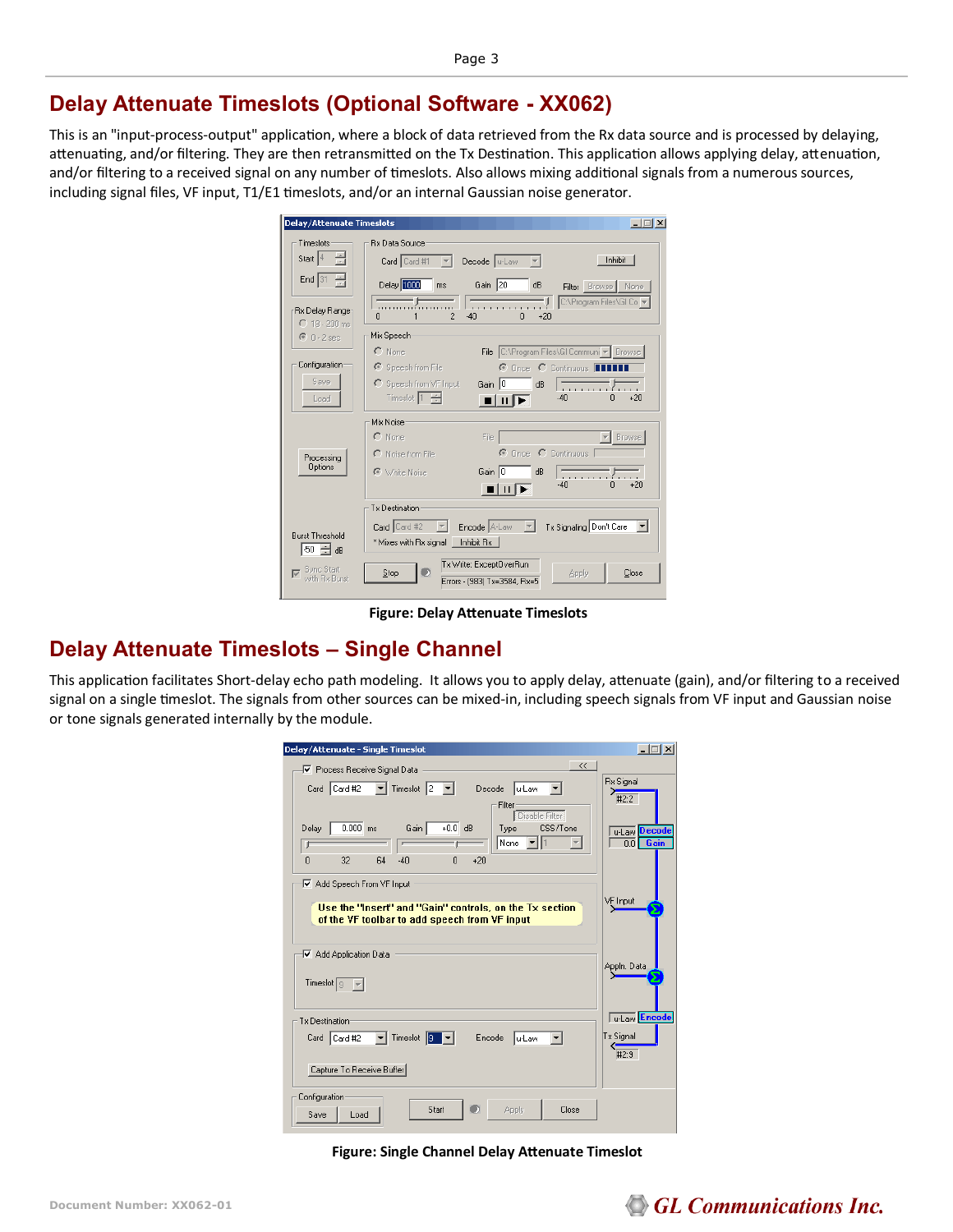### **Digital Echo Canceller (Optional software - XX066)**

A Digital Echo Canceller is a four-port device that supports bi-directional voice traffic between the far end and the near end of a connection. The function of the echo canceller is to detect and remove the echo. It does this by estimating the transfer function of the hybrid that produces the echo, which it accomplishes by comparing the echo to the original signal. This module interfaces directly with A-Law or µ-Law encoded signals. Both real-time and offline processing are supported.

| GL Digital Echo Canceller Simulator                                                                                                                                     |                                                                                                                                                                                                          |               |          |          |          |          |          |          | $ \Box$ $\times$                       |
|-------------------------------------------------------------------------------------------------------------------------------------------------------------------------|----------------------------------------------------------------------------------------------------------------------------------------------------------------------------------------------------------|---------------|----------|----------|----------|----------|----------|----------|----------------------------------------|
| Provisioning   View Statistics Logging About<br>EC Tail<br>Length $ 128 - 7 $<br>Offset 0<br>[ms]                                                                       | <b>Bin Source</b>                                                                                                                                                                                        | E1 In<br>File |          | Card #1  |          |          |          |          | C:\Program Files\GI Communica    DeMux |
| Rout Destination<br>Double-Talk Detector<br>E1 Out<br>$\Box$ Enable<br>ON Sensitivity 10922 - -<br>File<br>Defaults OFF Sensitivity 21844                               |                                                                                                                                                                                                          |               |          | Card #2  |          |          |          |          | C:\Program Files\GI Communica<br>Mux   |
| Non-Linear Processor<br>Enable Threshold<br>$-18.1$<br>fdBm<br>Defaults Attenuation -12<br>(dB)<br>Smoothness 8<br>Tone Detector<br>Enable Detection Threshold 20 -(dB) | Sin Source<br>Card #2<br>E1 In<br>$\overline{\phantom{a}}$<br>C:\Program Files\GI Communica   <br>DeMux<br>File<br>Sout Destination<br>E1 Out<br>Card #1<br>C:\Program Files\GI Communica<br>File<br>Mux |               |          |          |          |          |          |          |                                        |
| Comfort Noise Generator<br>Timeslots<br>(dB)<br>Enable Power Level 0<br>÷                                                                                               |                                                                                                                                                                                                          |               | 2<br>10  | 3<br>11  | 4<br>12  | 5<br>13  | 6<br>14  | 7<br>15  | Select All                             |
| Reset All H<br>Save All H<br>Clear Log Display                                                                                                                          | 16<br>24                                                                                                                                                                                                 | 17<br>25      | 18<br>26 | 19<br>27 | 20<br>28 | 21<br>29 | 22<br>30 | 23<br>31 | Clear All                              |
| Enable Echo<br>Enable<br>Enable<br><b>NLP</b><br>Adaptation<br>Canceller                                                                                                | Enable<br><b>DTD</b>                                                                                                                                                                                     |               |          |          |          |          |          | ο        | Run                                    |

**Figure: Digital Echo Canceller**

### **GLC View**

GLC View is a waveform-viewer application. The program is used to view previously captured raw data files and their corresponding power.



**Figure: GLC View**

#### **Document Number: XX062-01**

## **GL Communications Inc.**